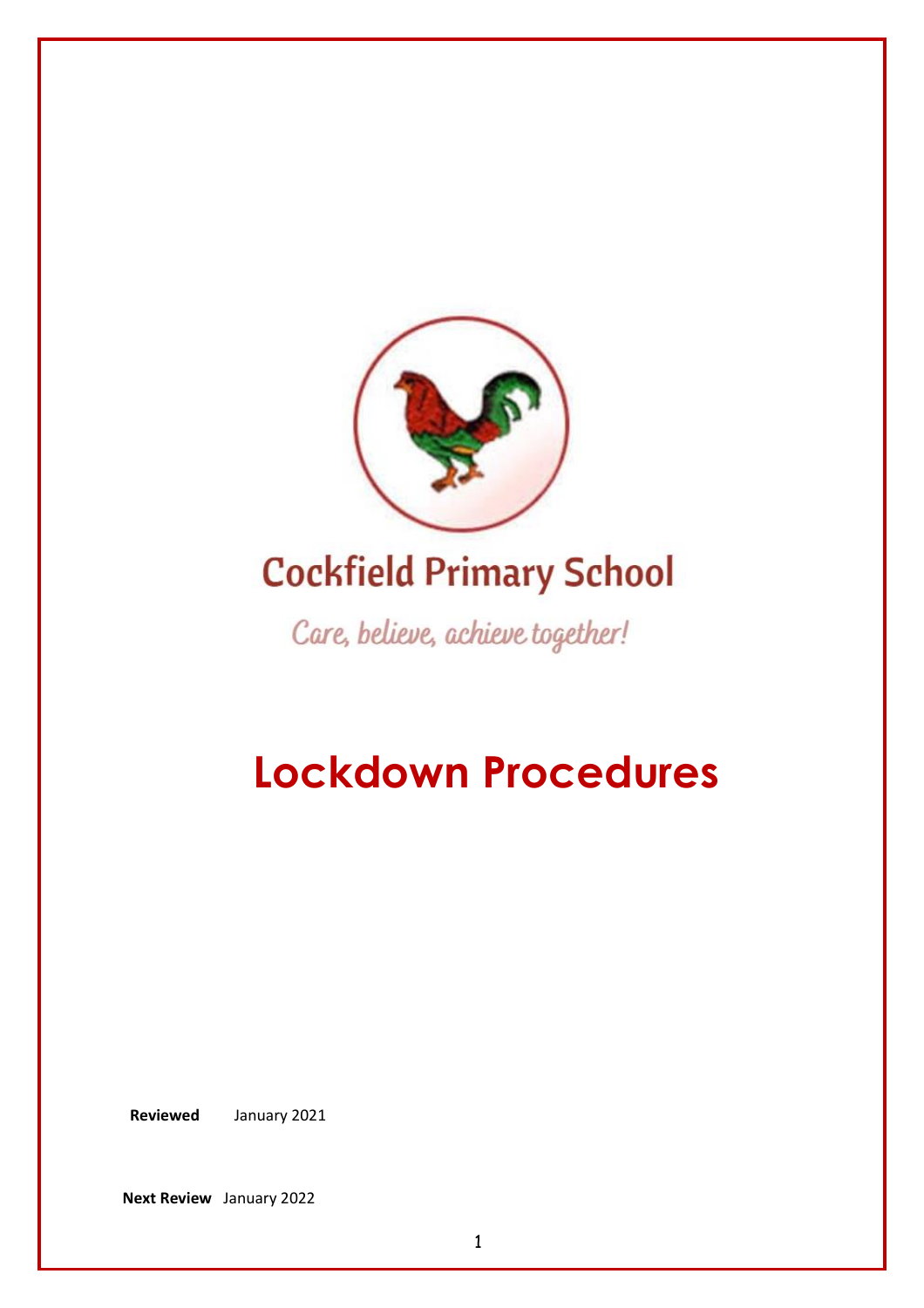#### **About this document**

Parents and carers trust our school to keep their children safe. Thanks to the efforts of staff and governors, schools in the UK normally remain a safe haven for children; but as tragic events both overseas and at home have shown, they can become involved in an emergency at any time.

The Department for Education recommends that schools create and maintain an emergency plan and as an outstanding school we not only comply with this, but also want to go one step further and be ready to deal with the sort of emergencies that no one really wants to think about

– the situation where the children and staff are endangered by the threat of deliberate harm. In emergency planning terms this is called lockdown, a description that will be used throughout this document.

The document is designed to help us:

- Develop and review a lockdown plan,
- Provide information to all staff who could become involved in an incident,
- Help staff to educate and inform the pupils and indeed their parents about what to do in such a situation,
- Detail actions and procedures not only for use during such an incident but also for testing our readiness for such an incident.

The advice from the Department for Education and the Cabinet Office reminds us "planning for emergencies can save lives. It can prevent an incident getting worse, provide confidence to staff, governors, parents, carers and pupils and enhance your school's reputation as a safe place to learn and work. Plans which deal with the consequences of large-scale emergencies also help staff to deal with the smaller (but nevertheless potentially distressing) incidents that schools can experience on a regular basis".

This is a document that every good school needs, every member of staff needs to understand, and no one ever wants to use.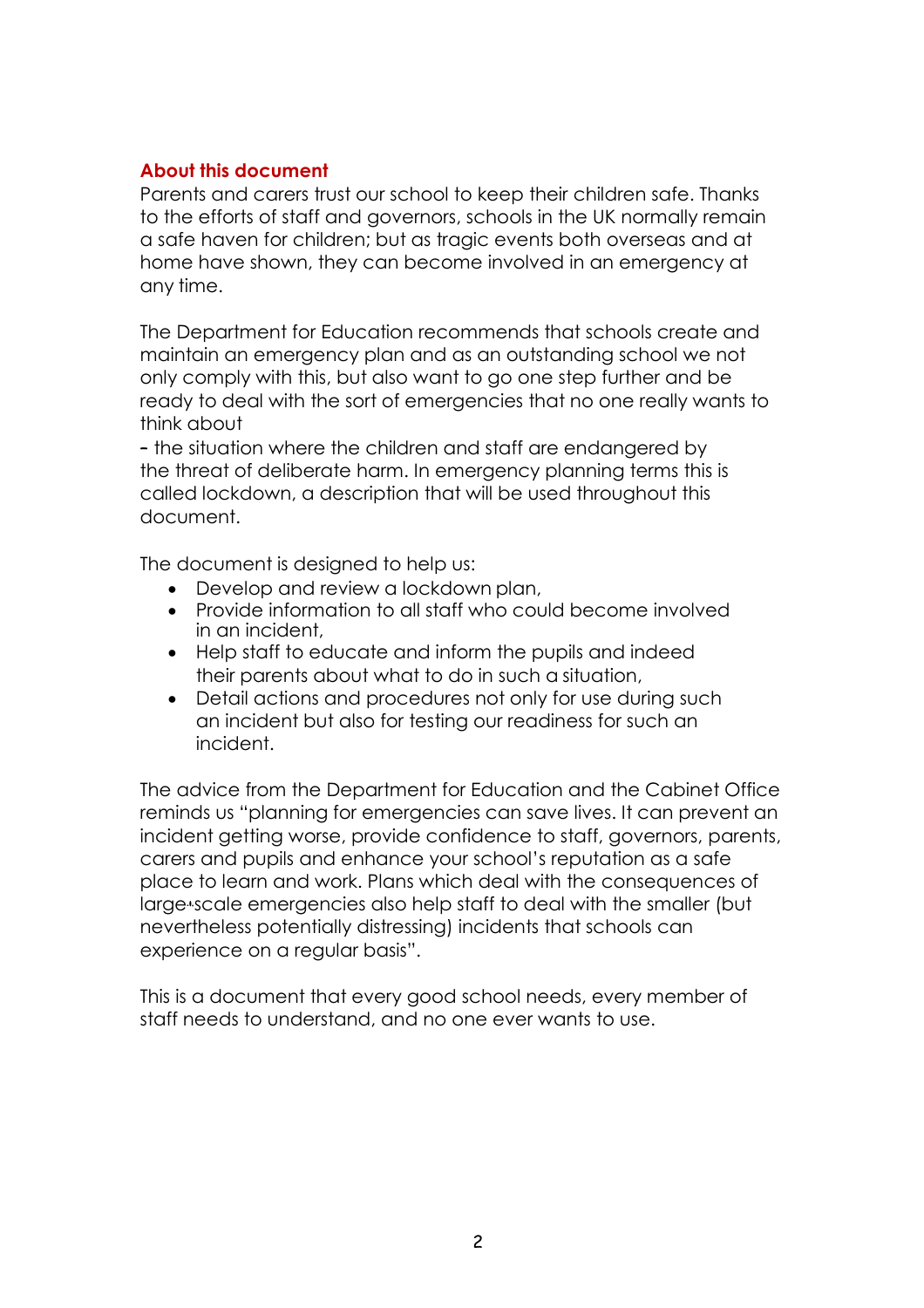#### **What is lockdown?**

The purpose of a lockdown is to prevent an intruder or other threat outside the school from causing harm to pupils and staff. It means that the entrances to the school must be secured in an effort to prevent any threat entering, and staff and pupils must find a suitable place to protect themselves.

In the case of a fire or similar emergency the children and staff are taught how to leave the building quietly and safely. In a lockdown, they need to learn almost the opposite, to actually get inside the building as quickly and safely as possible and to stay there until the threat is removed, or – in extreme circumstances -•‐ to leave if an intruder gains entrance to the building. A distinct policy is needed because it is so different from the standard emergency drills, and is so extreme in nature that everyone needs to be thoroughly well versed in its contents and the role they are to play during such an incident.

Lockdown arrangements depend heavily on the size and layout of the school, and as a small school, with an outdoor classroom separated from the main building, and relatively open fields to the rear we have a number of challenges to overcome.

Any procedures we establish must be realistic; in an incident staff and pupils will not have much time to seek an appropriate place to hide and there is likely to be widespread confusion or panic.

It is very unlikely that our school will ever need to implement a real lockdown but it is important for us to have arrangements in place to deal with such a situation.

#### **Why do we need a policy?**

Much of the information in this policy has been gathered from best practice in other schools and from education departments and authorities. While lockdown polices are commonplace and indeed in some cases statutory, in the US, there is an increasing number of UK schools, including primary schools, which are adopting such polices and our own local authority references lockdown procedures in its emergency planning guidelines. While all of this does not mean we should over exaggerate what is still a minute risk, nevertheless there have been incidents in UK schools that would now be classified as lockdown situations.

There are a number of stages we need to go through to create a robust lockdown procedure.

1. Understand what lockdown is and why it could happen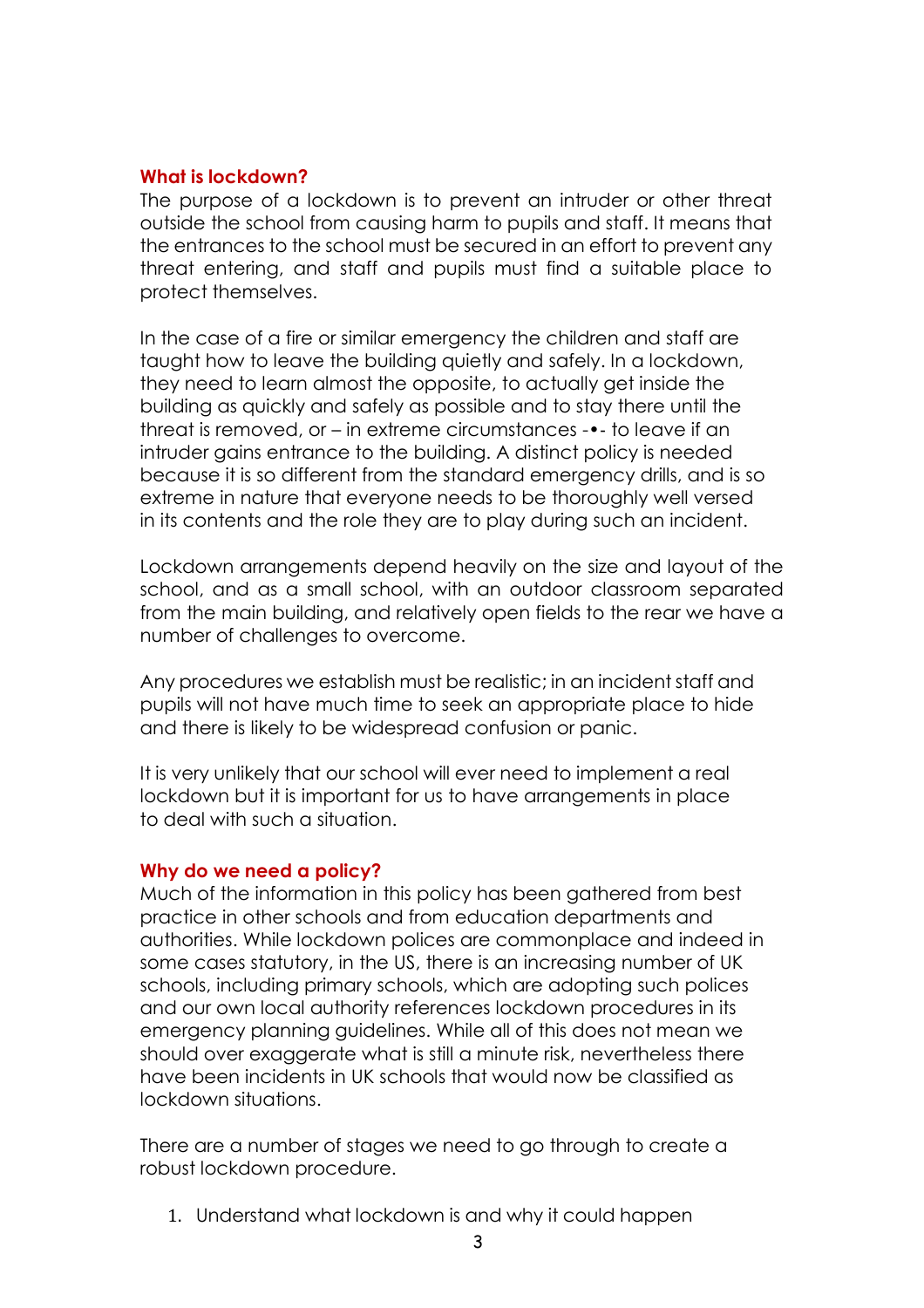(this is covered by this document)

- 2. Address the issues raised by our particular school circumstances
- 3. Hold practice drills on a suitable basis (e.g. annually)
- 4. Ensure the policy is regularly reviewed and included in the induction for new staff members

# **A) Safe places**

The characteristics of an ideal safe place are:

- a. Ability to lock pupils and staff inside
- b. No windows or windows with poor sight lines from outside (or curtains/shutters)
- c. Strong walls (this is a problem in the outdoor classroom)
- d. An ability to communicate with the outside world
- e. A way out if someone comes in.

The safest places inside the school will be the school hall and classrooms with few lines of site and strong walls.

# **B) Suitable signal for a lockdown**

The signal for a lockdown should be clearly distinguishable to that of an evacuation (fire drill). Any confusion may result in pupils and staff congregating at an assembly point, thus potentially making them more vulnerable to an intruder or outside threat.

#### **A repeatedly ringing hand bell will signal the start of lockdown procedures.**

#### **C) Communication during the incident**

During a lockdown staff may find it difficult to obtain a clear overview of the situation. Head and/or Deputy Head will ensure communication between classes.

#### **D) Who gives the signal?**

Potentially any member of staff could be the first to raise an alarm for a lockdown so it is important that all employees are aware of the plan and instructions are available in every room. Office Staff to contact emergency services. If not possible – anyone with easy access to a telephone.

Head -•‐ Check the hall and clear of students, inform emergency services.

Teachers -•‐ Detain students in the classroom, keep pupils calm and keep them secure by locking windows and doors

Keep an attendance log of all students in the room and update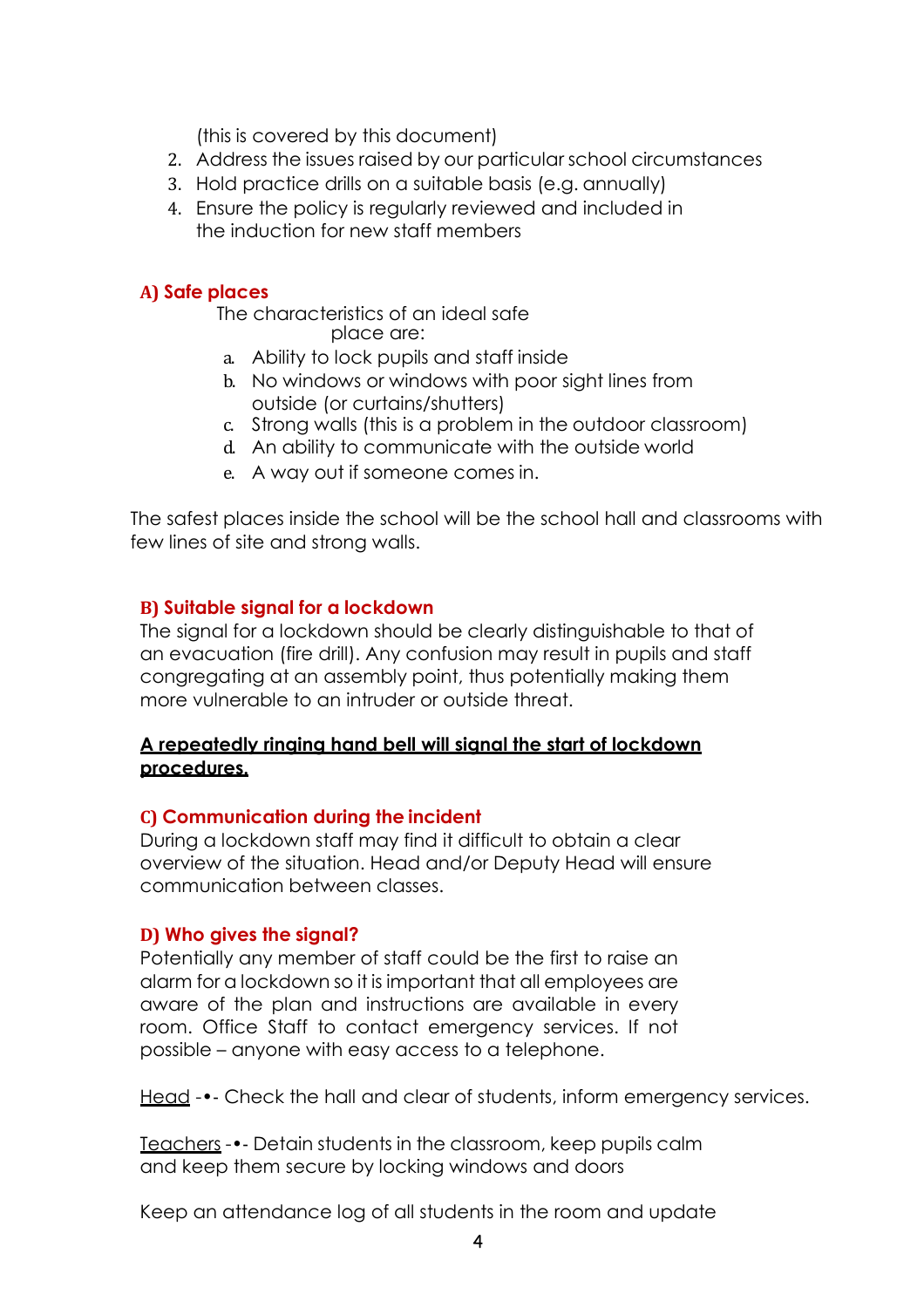when safe to do so.

Support staff – direct pupils inside or drop and cover as appropriate. Assist teachers inside the classrooms.

#### All staff

Not allow anyone in or out until given the all clear by an appropriate authority.

# **E) Dealing with the concerns of the children**

It is important that pupils know what action to take if a lockdown happens at school. Becoming familiar with lockdown drills will improve the likelihood of these procedures being implemented swiftly and effectively (which could prevent injury and even save lives).

There are many different ways to inform pupils about this subject. An assembly could be used to explain an emergency drill and outline the actions pupils would be required to take; this could then be followed up by an exercise of the drill. Some of the issues outlined during training sessions are sensitive and may potentially upset pupils, especially the youngest. Staff are well placed to assess what level of information should be provided to pupils on the reasoning behind implementing a lockdown.

Alternatively, a class session could be used to focus on preparing for emergencies. The lesson plan could include:

- Risk assessment (e.g. asking pupils to consider the risks that could affect at school)
- The role of pupils in the school emergency plan (e.g. emergency drills, communicating with parents/carers).

Elements of these tasks could be included in one teaching session or spread over several during a term.

# **This work can even link into the National Curriculum as follows** Key stage 1

Art and Design 1; recording from first hand observation and experience Citizenship / PSHE 2 & 3; taking part in discussions with fellow pupils, looking at what can harm their local environment, rules and ways of keeping safe

English 3; group discussion and interaction.

# Key stage 2

Art and Design 1; recording from first hand observation and experience Citizenship / PSHE 1 & 3; talking and writing about their opinions, school rules on health and safety, emergency aid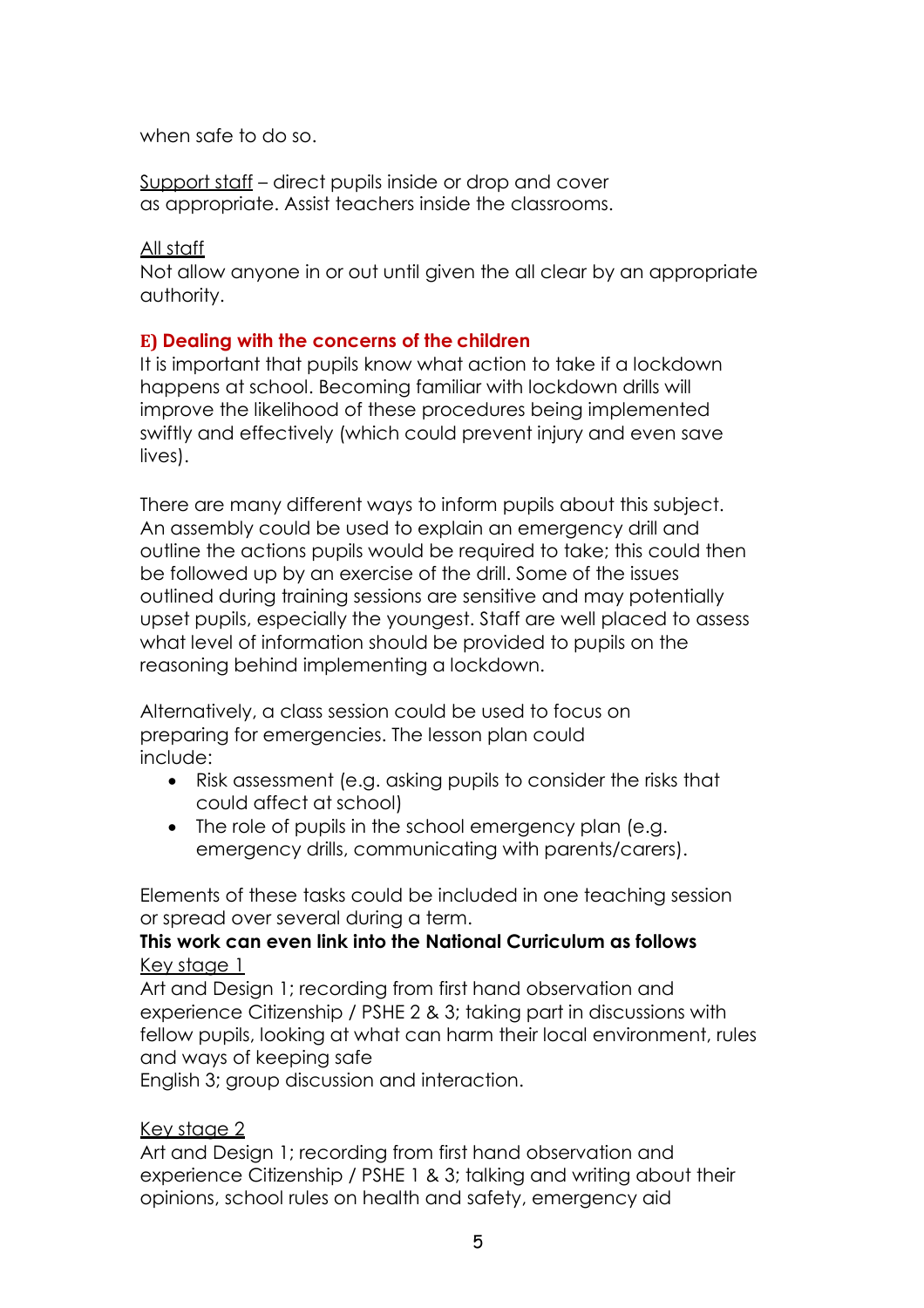procedures and where to get help English 3; group discussion and interaction.

# **F) Dealing with the concerns of parents/carers**

Parents/carers need to be informed when teaching is taking place on this subject so they can prepare for any possible impact this may have on their children.

Routinely informing parents/carers of the procedures can reassure them that your school is prepared and able to look after their child. Methods of informing parents/carers about preparing for emergencies

could involve:

- Including information within the school newsletter
- Adding a section onto the school website
- Distributing information at parent/carer evenings
- Sending a letter home via pupils including information within the school prospectus.

# **G) Practice drills**

There are various ways of holding practice sessions for a lockdown and they range in detail and therefore the amount of planning and work they will involve (although obviously the amount of work would not preclude a need for safety – but remember the risk is very small).

The options are:

- Discussion-based exercises assembling staff together and asking them to consider how the school would respond to a particular scenario
- Table top exercises -•‐ based on simulating the response to an incident and can be run in a single room or a series of rooms
- Live exercises a real time simulation of a lockdown incident involving whole school physically acting out the response to a scenario

•

# **H) Staff training**

Lockdown review training for all staff will be renewed during each school year.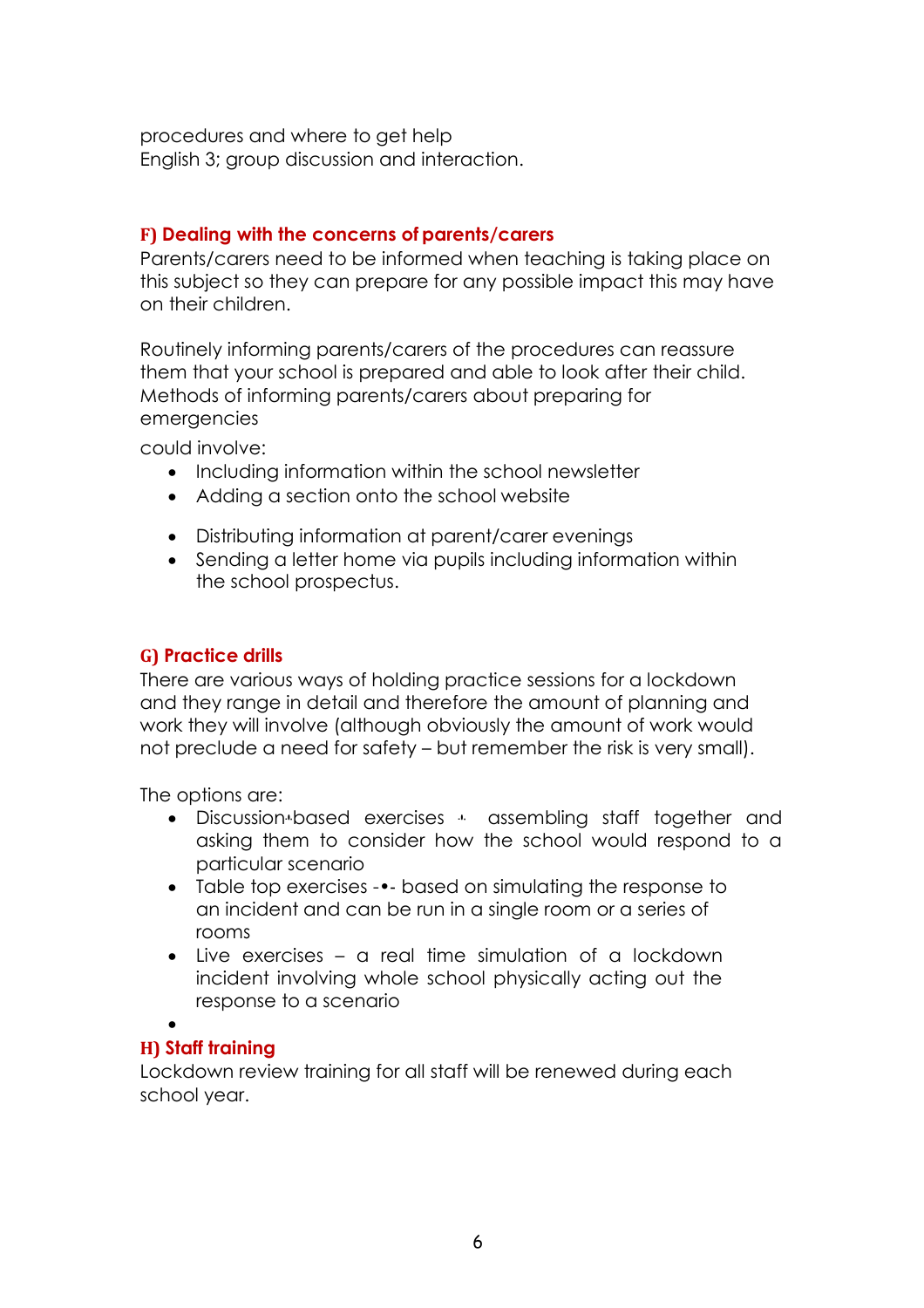# **The Cockfield Primary School Lockdown Policy**

# **Reasons for a lockdown to be initiated:**

- Someone who is out of control and threatens the safety of our pupils, staff, or himself/herself;
- Someone who has a gun or weapon;
- An intruder;
- Hazardous chemicals outside the building;
- An extreme weather related event:

When an incident occurs the priority is to safeguard those on-site (i.e. pupils, staff, parents/carers, visitors) and alert the emergency services if necessary. Other organisations, such as the local authority, can then be informed as appropriate.

When responding to an incident the emergency services will need unrestricted access to (and egress from) the school site. This can sometimes prove difficult, as parents/carers are likely to visit the school immediately upon hearing of an incident. Parents need to be requested to stay away from the school, as they could otherwise worsen the situation and the police services would be the best resource in ensuring this.

Plans should emphasise the importance of locking down as quickly as possible. At the first indication of a major incident or potential threat, the signal for lockdown should be given and the lockdown begin immediately. If pupils are outside when the signal for a lockdown is sounded, staff members need to take pupils to the nearest possible safe area that can be secured.

# **Raising the alarm**

All staff (especially those working in the main office) should be trained that when information is received in the office of a situation requiring a lockdown, whoever receives that information, will immediately

activate the school's lockdown system. There should be no hesitation in announcing the lockdown, and the decision to call the lockdown should be made immediately by whoever receives the call to the office, and should not be delayed.

It is recommended that the actual method of announcing a lockdown, is displayed at fixed points is clearly visible and can be read by any person announcing the lockdown. In emergent stressful circumstances even the most composed individuals may have difficulty remembering exact procedures. By pre-printing the announcement and practicing it, the person delivering the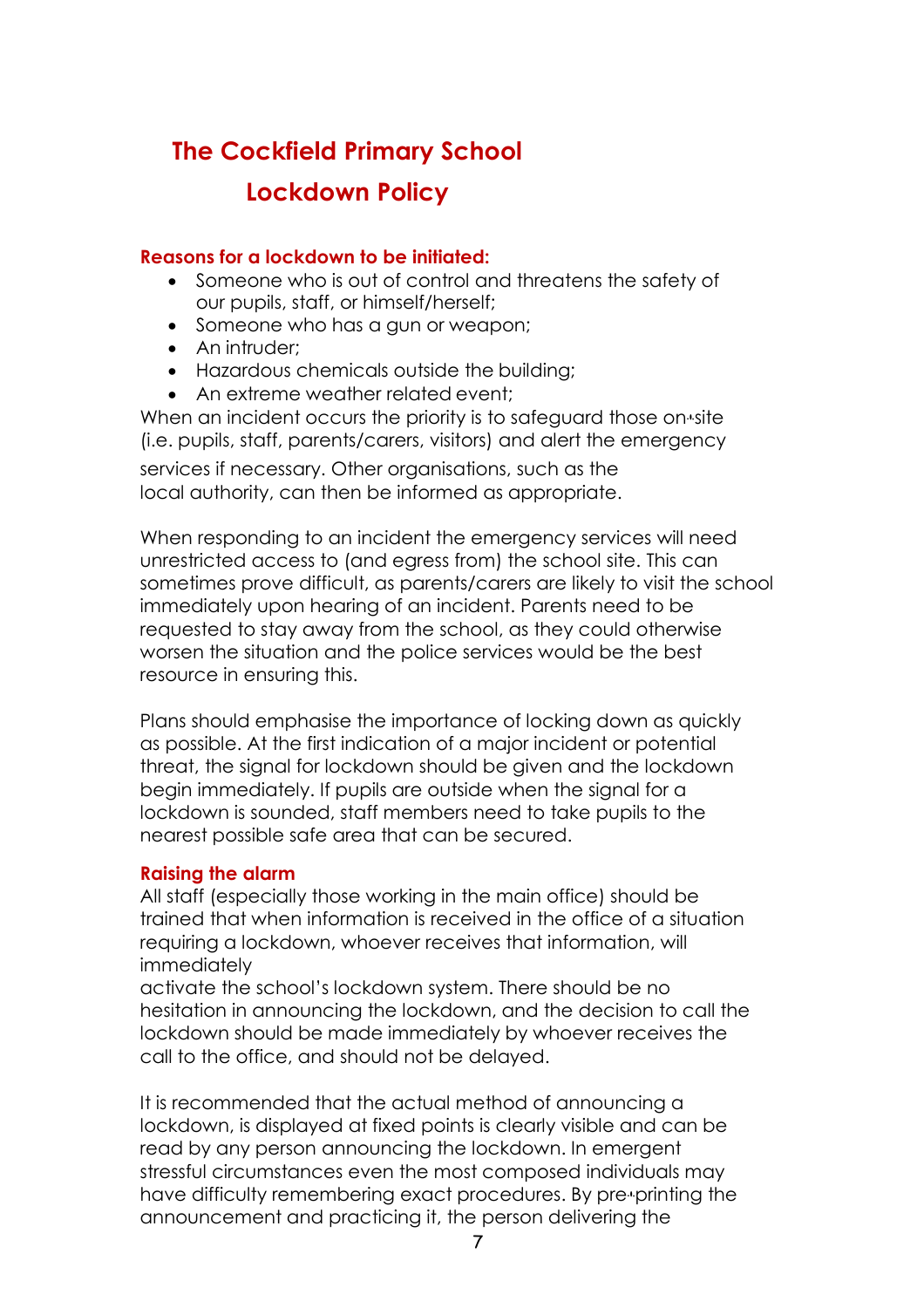message can ensure that the content is delivered accurately.

# **Classrooms and other secure areas**

Before locking a door, staff should gather everyone in the immediate vicinity into their classroom or other secure area, if it is safe to do so.

Once inside a secure area, staff and students should;

- Stay away from doors and windows; turn off lights; close blinds;
- Beware of sight lines if there is a window in the classroomdoor,
- Consider covering window;
- Take cover if available (get behind something solid);
- Remain absolutely quiet
- Teachers to take attendance;
- No mobile phone use unless necessary to communicate regarding the incident.
- Mobile phones should be shut off or put on vibrate.

#### **Outdoor classroom**

Plans need to address how to effectively and safely lockdown an outdoor classroom because of the unique issues it presents. Due to thin wall construction, it is recommended that desks be tipped onto their sides with desktops facing out, and all desks placed in a circle, with students/staff locating within the circle, down on the floor below the top edge of the desk.

#### **Toilets:**

**C**hildren need to evacuate toilets if at all possible and get to an area that can safely be locked down.

Designated adults who work in close proximity to toilets need to check them before locking down themselves, if it safe to do so, and take any students found in the washrooms, into their classrooms to lockdown.

As a last resort, staff or children trapped in a washroom, should attempt to somehow secure the bathroom door, enter a stall, lock the door and climb on top of the toilet.

#### **Open Areas**

Open areas including hallways and other open areas are the most vulnerable, making them the most likely location for a threat, and the most difficult areas to quickly and effectively secure.

It is very important, everyone understands what to do and where to go in the event a lockdown is called and they are in an open area. There need to be options in the event that the first choice is not available.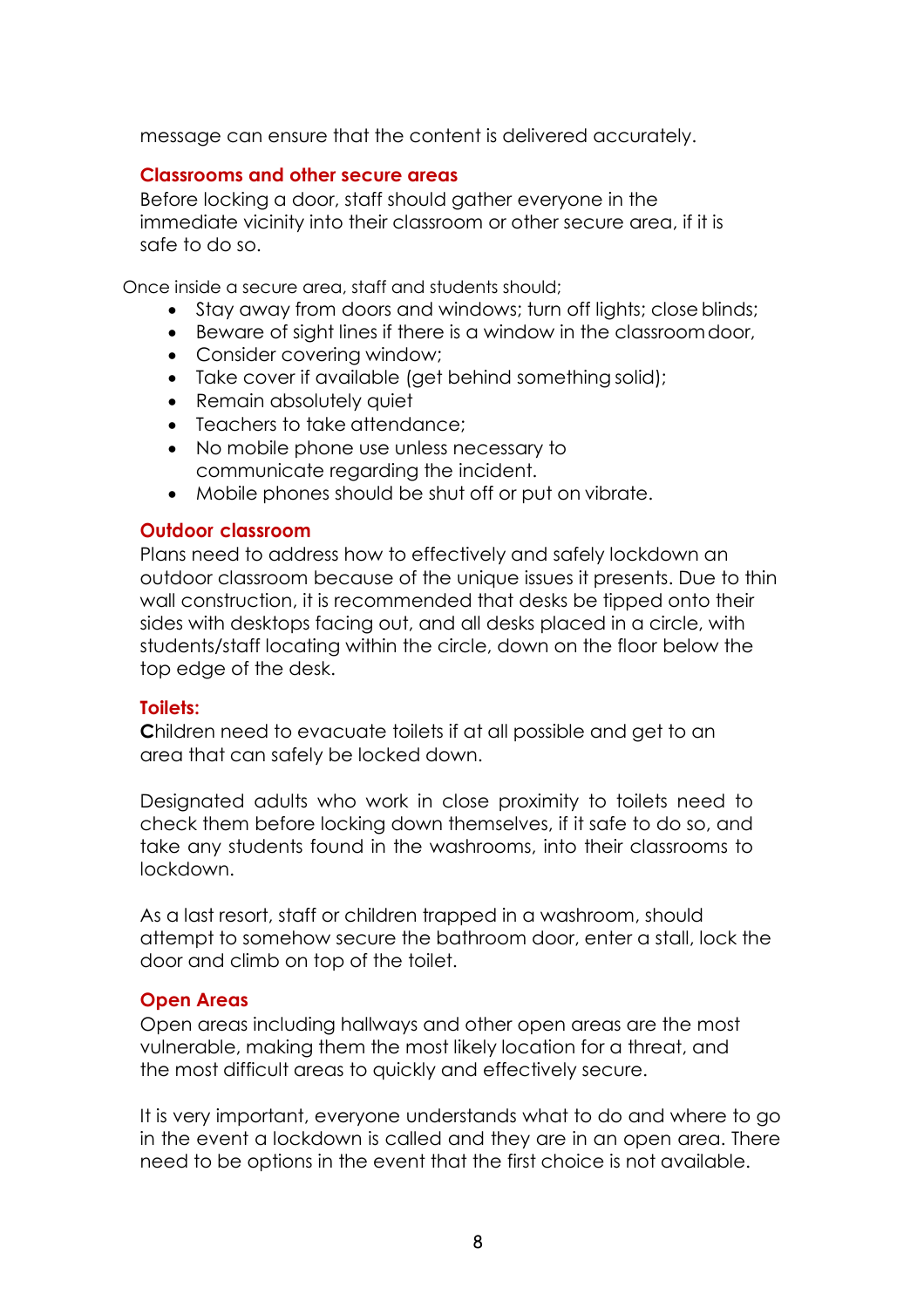#### **Terminating a lockdown**

Plans to conclude a lockdown will vary by location. It may include a general announcement, or it may be a room to room visit from police/school personnel so that the occupants of a locked room know in fact that whoever is giving them the all-clear, is in fact authentic. Local plans should include procedures for ending lockdowns at off-site evacuation locations. In all cases where police have responded, the decision to end a lockdown can only be made after approval of the on-

•‐scene police.

#### **School recovery following a lockdown**

A debriefing should occur in all situations following a lockdown. The nature and severity of the incident will dictate who should be included in the debriefing.

In all cases, communication with parents is vital.

#### **Lockdown training and practice**

#### **Staff Training**

Schools can establish a method to conduct lockdown review training for all staff, during each school year. Induction for new teachers should include lockdown awareness. Due to the young age of some primary pupils, it is suggested that classroom teachers be responsible for training students.

#### **Lockdown practice exercises**

The purpose of an exercise is to validate procedures documented within the lockdown plan (in the same way that fire drills are practiced).

Although they cannot fully replicate the pressure of a real incident, exercises can help to reinforce training, give confidence to staff that they have the necessary knowledge and skills to respond to an emergency and increase the likelihood of procedures working in practice.

They are also particularly adept at highlighting areas of the response that may initially have been overlooked when developing the plan.

It is recommended that staff and pupils undergo training on relevant parts of the emergency plan before participating in an exercise. Staff should be aware of their roles and responsibilities and be reasonably confident in carrying them out.

There are different types of exercise that can be used to validate a plan but the method you choose is likely to depend on the purpose of the exercise and the amount of time available.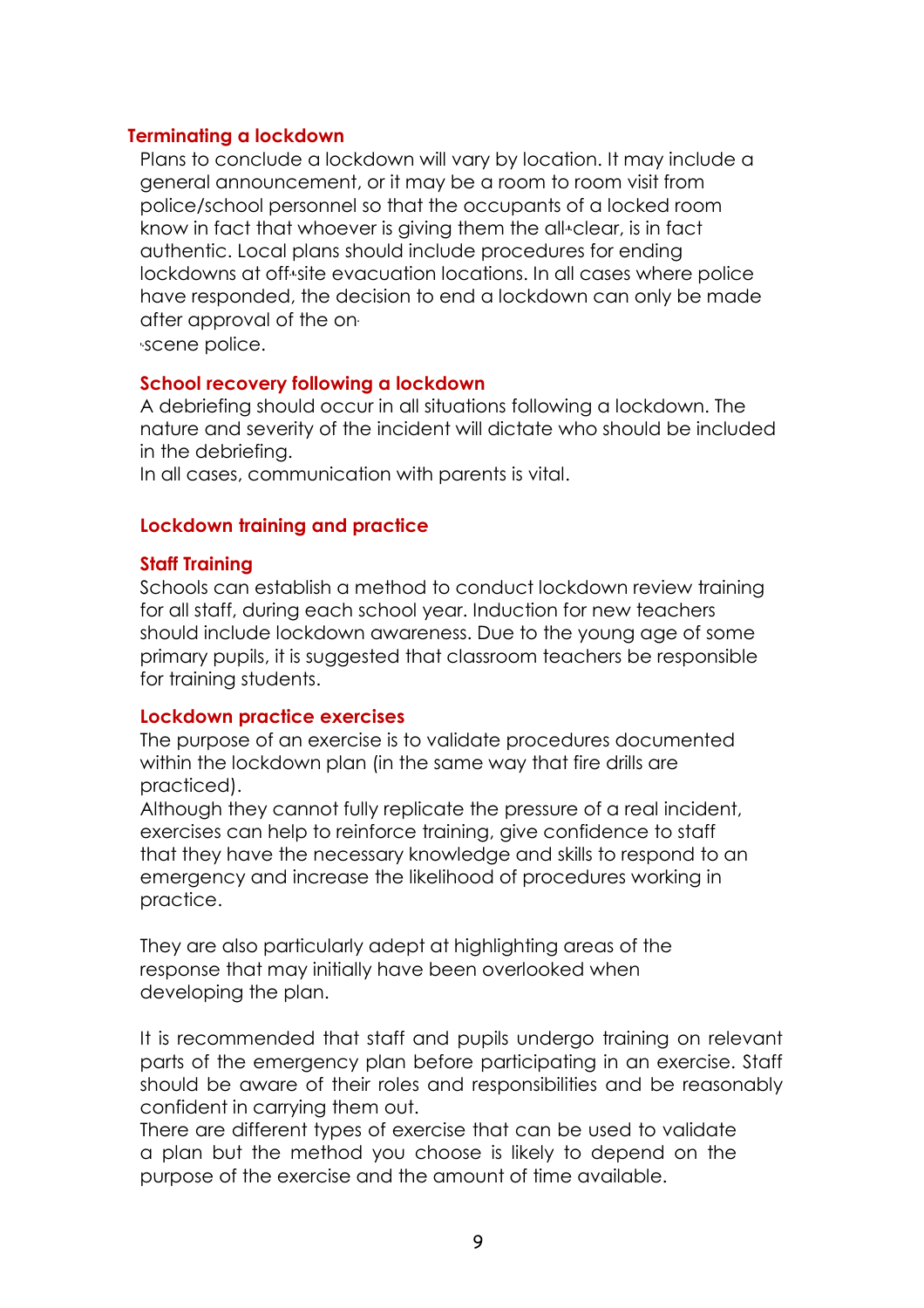# *Discussion-•*‐*based exercises*

Discussion-based exercises involve assembling staff together and asking them to consider how the school would respond to a particular scenario. Participants are provided with the opportunity to talk about their roles and discuss what actions the school would take if an incident were to occur. Staff are required only to discuss, not implement, these actions.

Discussion-based exercises are often used to develop a greater awareness of the plan and are ideal for use during training events. They are simple to prepare and a variety of scenarios can be used to provide an indication of the different emergencies staff may experience.

#### *Tabletop exercises*

A tabletop exercise is based on simulating the response to an incident (although it does not literally have to take place around a tabletop). A tabletop exercise can be run in a single room or a series of rooms to simulate real divisions (e.g. between the main building and the outdoor classroom.

Unlike a discussion-based exercise, each participant is expected to undertake a specific role and outline the actions they would take whilst a simulated, realistic scenario unfolds. It is not necessary for staff to physically implement the response but they are required to coordinate their actions with other staff.

Tabletop exercises are relatively easy to run but do require careful preparation. Due to the nature of this type of exercise there are limits to the number of people who can be involved.

#### *Live exercises*

A live exercise involves physically acting out the response to a scenario. Although this may sound complicated all schools implement fire drills, which are a type of live exercise, on a regular basis.

These exercises are particularly useful for testing logistics and communication arrangements. They can also make excellent training events from the perspective of experiential learning, helping participants develop confidence in their skills and providing insight into the reality of responding to an incident.

Live exercises are generally the best means of validating the lockdown plan as they can involve the entire school, including pupils. However, they do require more planning and resources than any other type of exercise; it may be useful to seek support from your local authority or the emergency services to assist in its preparation.

Most live exercises involve three different types of personnel,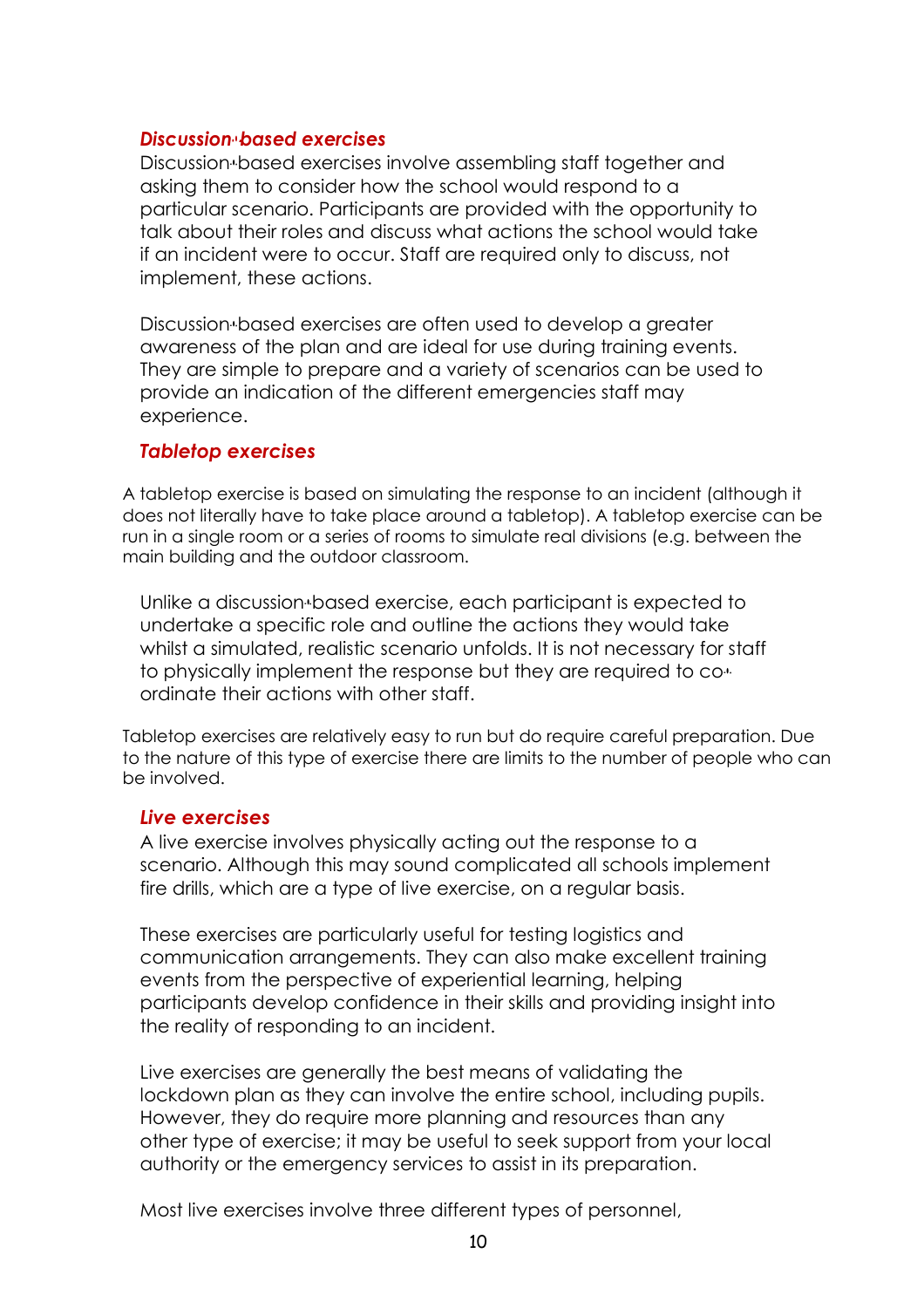commonly referred to as:

- 1. Facilitators
- 2. Players
- 3. Observers.

Facilitators are involved in the planning of an exercise and should be present on the day to set-up equipment, deliver briefings and ensure the event runs smoothly. Once the exercise is underway facilitators may be required to issue scenario updates to players.

Facilitators should not be involved in the response as they will be privy to details of the scenario and any action they take would compromise the realism of the exercise.

Players are involved in simulating the response to the emergency. Each player will be required to respond to the exercise as if the situation were real and keep an accurate log of decisions made and actions taken.

The role of an observer is to monitor the exercise and note any important issues that arise. They should be briefed before the incident and asked to observe specific aspects of the response. Staff from other schools, extended services or the local authority may be particularly useful observers due to their impartiality. All staff, particularly players and observers, should be prepared to provide feedback during the exercise debrief.

# **Safety in a live exercise**

It is useful to identify a form of words that can be used as a way of indicating to participants that something has occurred, which is, not part of the exercise.

Typically this can be a rather obvious statement such as "This is for real" "The exercise is over". Everyone involved in the exercise needs to be aware of the phrase to be used.

#### **Briefings**

Live exercises can appear very realistic so it is important to notify all possible stakeholders that an exercise is taking place. Prior to the event it may be necessary to brief a wide variety of groups:

- Pupils
- Parents/carers
- Staff
- Governors
- Extended services
- The emergency services
- The local authority
- The media
- The local community.

It is particularly important to advise the emergency services of the exercise to ensure they are not called out to attend thinking it is a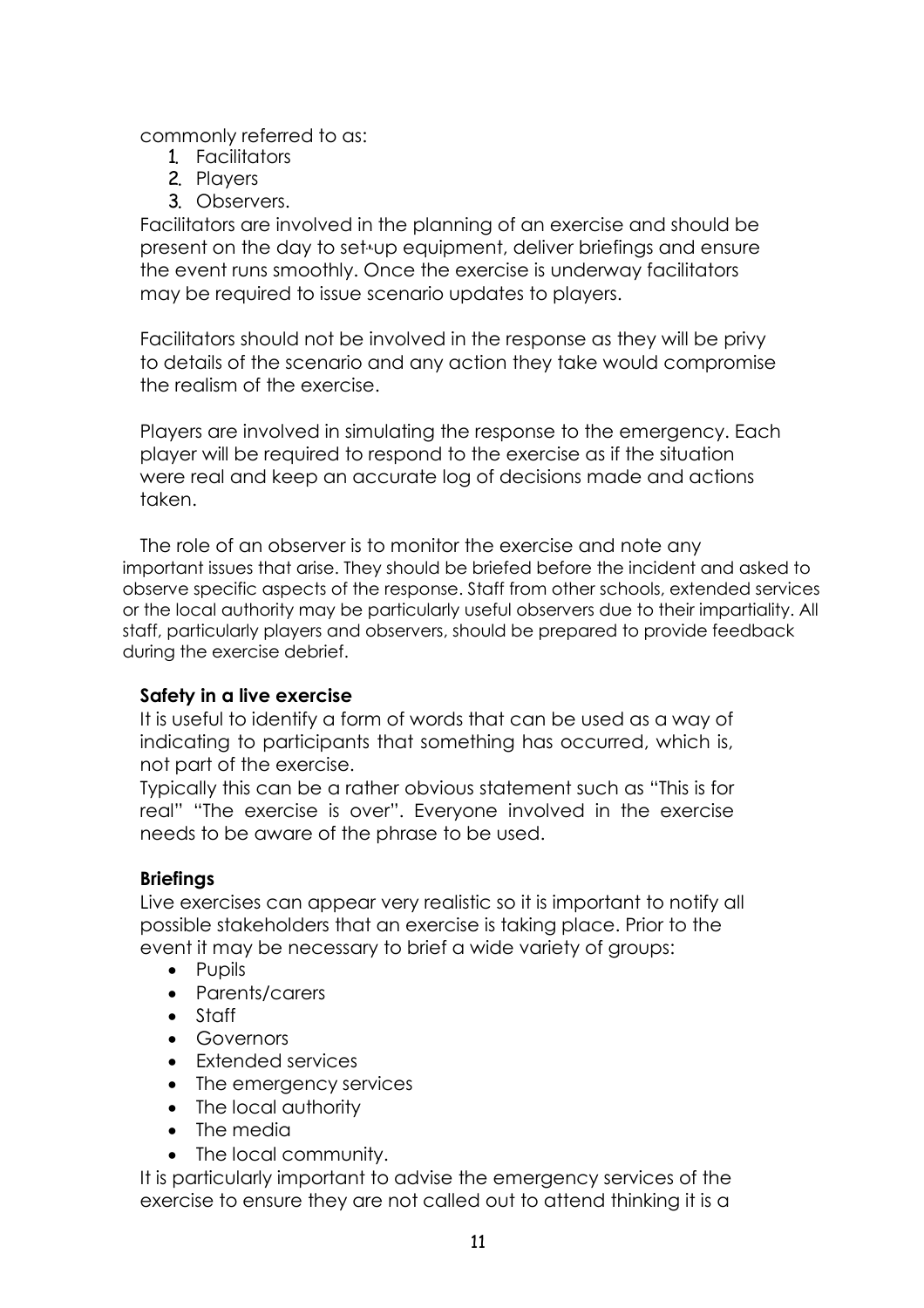real incident. You may also wish to put notices on the school gates to prevent concern or panic from local residents/passers by.

# **Lockdown Exercise Review list**

- 1. Parents informed prior to a drill or after an actual event.
- 2. Scenario reviewed with staff prior to the event.
- 3. Pupils/staff went inside, closed the doors, and closed and locked all windows.
- 4. Hang signs outside school indicating a lockdown isoccurring.
- 5. Blinds, curtains and windows were closed.
- 6. Rooms were designated for people to go to during a drill.
- 7. Someone called emergency services
- 8. Check whether anyone left the building during drill or actualevent.
- 9. Roll call of students and staff.
- 10. Debriefing after drill or event.